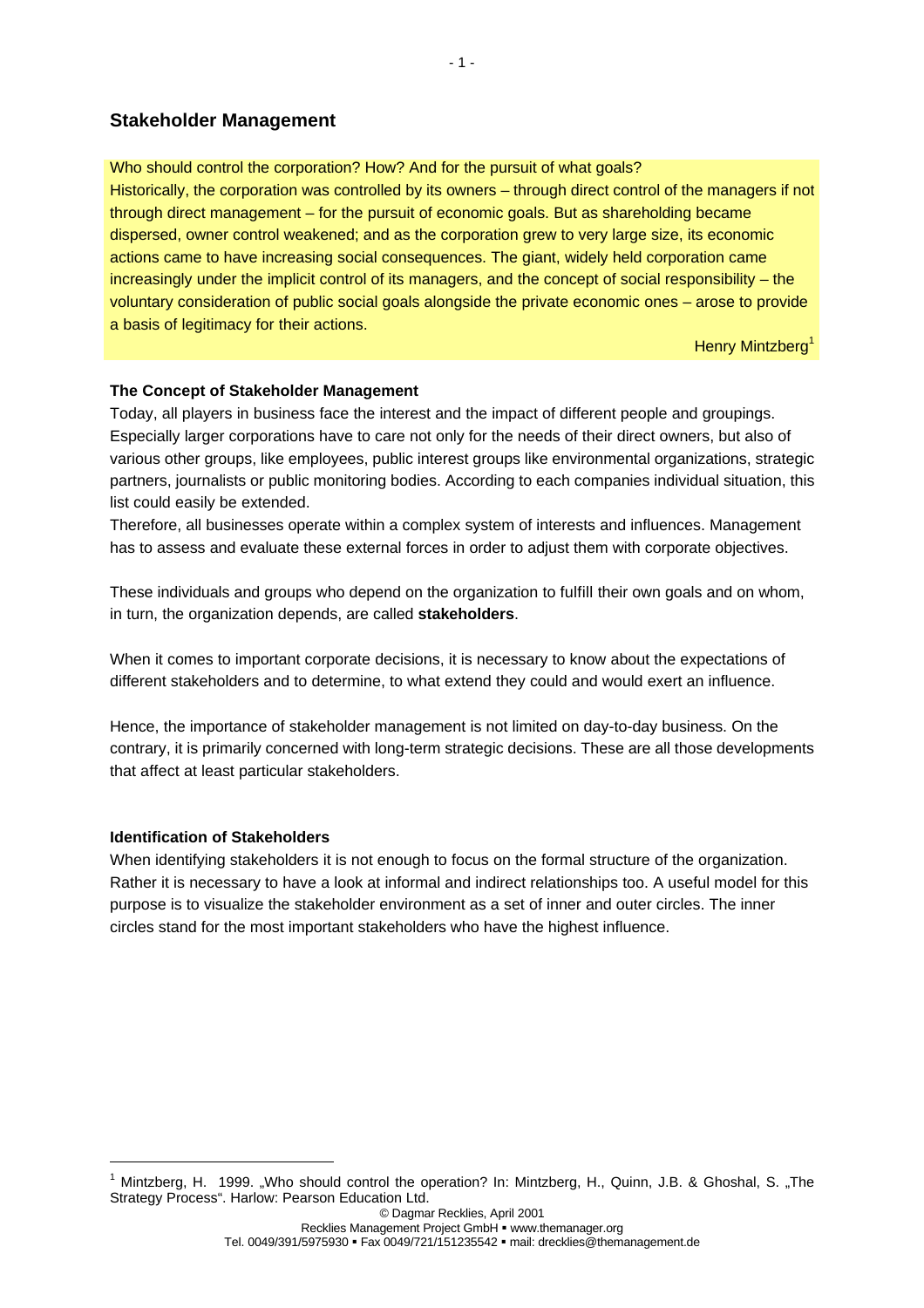

This exhibit serves to give a general overview on possible stakeholders and their impact. In general, the formation of stakeholder groups depends on the individual situation of each corporation. Although stakeholder analysis is sometimes used as a tool for industry analysis, its true value lies in the evaluation of particular problems for businesses and organizations. In this sense, it is also a tool for evaluating strategies. The reason is that individuals and groups may behave differently in different situations. For instance, environmental interest groups will have a low interest in staffing decisions; they could, however, have an extremely high impact when it comes to locational decisions.

## **Identifying the impact of stakeholders**

In a stakeholder analysis, impact or power of a stakeholder is defined as the extent to which they are able to persuade, induce, or coerce others into following certain courses of action. There are several ways to exert such power, for instance by direct authority, lobbying or exerting a dominant market position. The power of stakeholders can base on various **sources**:

### **Internal Stakeholders External Stakeholders**

- Hierarchy (formal power) e.g. authority, senior position
- Influence (informal power) e.g. leadership style
- Control of strategic resources e.g. responsibility for strategic products
- Possession of knowledge and skills e.g. expert knowledge that forms the organizations core competence
- Control of the environment e.g. network of relationships to external stakeholders
- Involvement in strategy implementation e.g. as a change agent or responsibility for strategic projects

- Control of strategic resources e.g. monopolistic supplier
- Involvement in strategy implementation e.g. strategic partners in distribution channels
- Possession of knowledge and skills e.g. cooperation partners, subcontractors
- Through internal links e.g. networking

The power of stakeholders can grow from different sources. Therefore, it might be helpful to look out for visible signs of power. These can be some of the following **indicators**:

| <b>Internal Stakeholders</b> | <b>External Stakeholders</b>  |  |
|------------------------------|-------------------------------|--|
|                              | © Dagmar Recklies, April 2001 |  |

#### Recklies Management Project GmbH · www.themanager.org Tel. 0049/391/5975930 • Fax 0049/721/151235542 • mail: drecklies@themanagement.de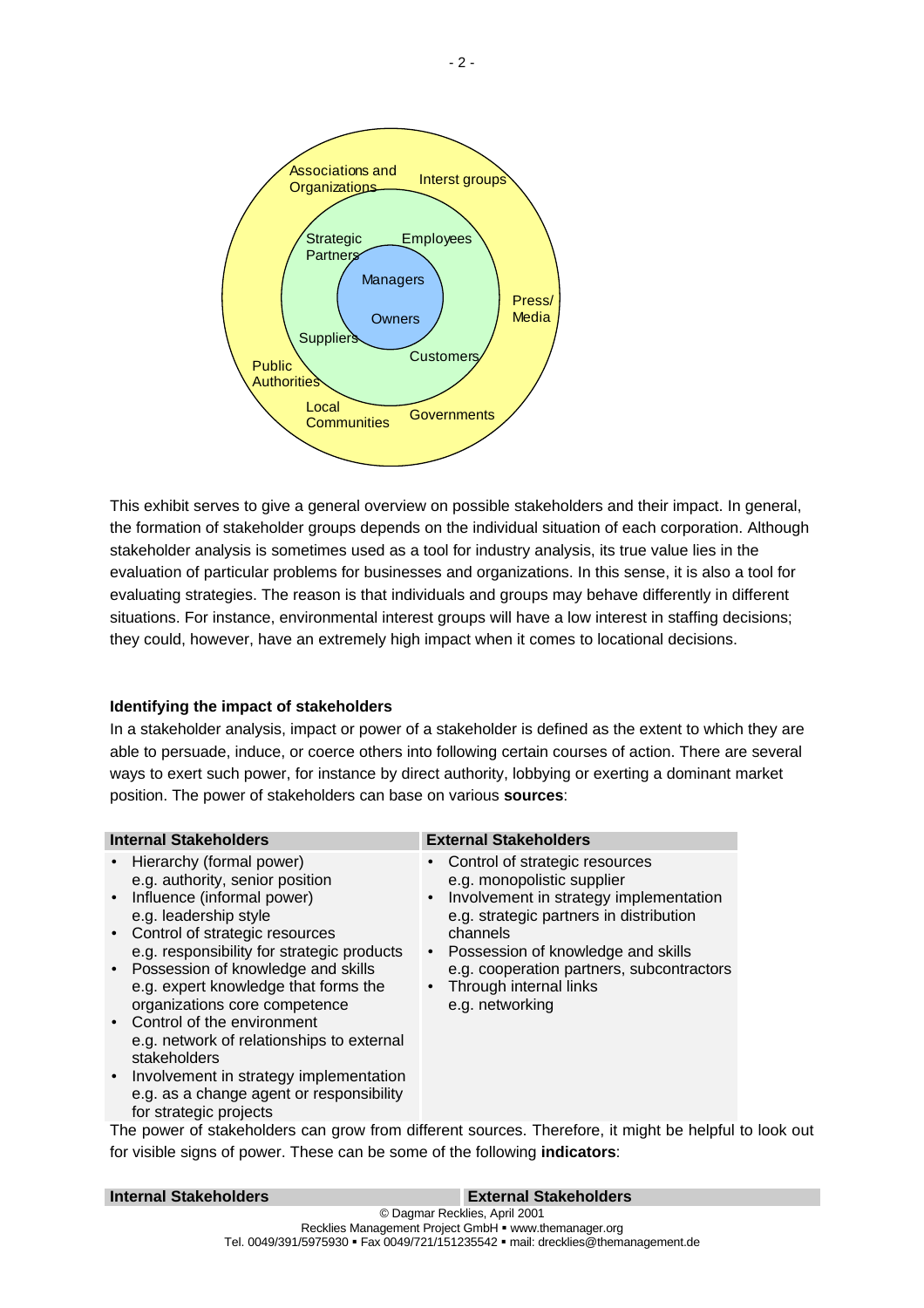| <b>Status</b>                                                                                                                                | <b>Status</b>                                                                                                                                                                                  |
|----------------------------------------------------------------------------------------------------------------------------------------------|------------------------------------------------------------------------------------------------------------------------------------------------------------------------------------------------|
| e.g. position in hierarchy, salary level, bonuses                                                                                            | e.g. speed of corporate reaction on requests                                                                                                                                                   |
| Resources<br>e.g. budget, number of staff in department -<br>especially in relation to other departments or the<br>total volume of resources | Resource dependence<br>e.g. percentage of equity stakes, credit volume,<br>buying or purchasing volume, mutual<br>organizational linkages $\rightarrow$ switching costs for the<br>corporation |
| Representation in powerful organizations / bodies,                                                                                           | Negotiating arrangements                                                                                                                                                                       |
| e.g. membership in important project teams and                                                                                               | e.g. fixed standard prices vs. individual price                                                                                                                                                |
| commissions                                                                                                                                  | negotiations                                                                                                                                                                                   |
| Status symbols                                                                                                                               | Status symbols                                                                                                                                                                                 |
| e.g. own secretary, company car, position and                                                                                                | e.g. invitations to business events, direct access                                                                                                                                             |
| equipment of office                                                                                                                          | to top management                                                                                                                                                                              |

No single indicator is likely to uncover the power and position of a particular stakeholder within in relation to the company. The combined evaluation of all sources and indicators of power, however, will improve general understanding of stakeholders.

## **Analysis of Interest and Power**

Besides the analysis of stakeholder power in terms of their ability to influence people and developments, it is also necessary to evaluate, to which extent the stakeholders will exert their power. Local authorities, for instance, can have a high impact on an organization. If the corporation plans to move their headquarter, local authorities would probably try to influence this decision. However, they will only be interested to know about other important business developments, e.g. introduction of new product lines or new marketing campaign, without taking any action.

The power/interest matrix is a useful tool for evaluation the expectations and the impact of particular stakeholders. It analyses the following questions:

- How **interested** is each stakeholder group to impress its expectations on the organization's decisions?
- Do they have the means to do so?  $\rightarrow$  Do they have the power to do so?

In the result, the power/interest matrix provides valuable information on how to handle particular stakeholders and groups. It can also indicate, if certain decisions will receive support or resistance, and which groups have to become included in the decision process.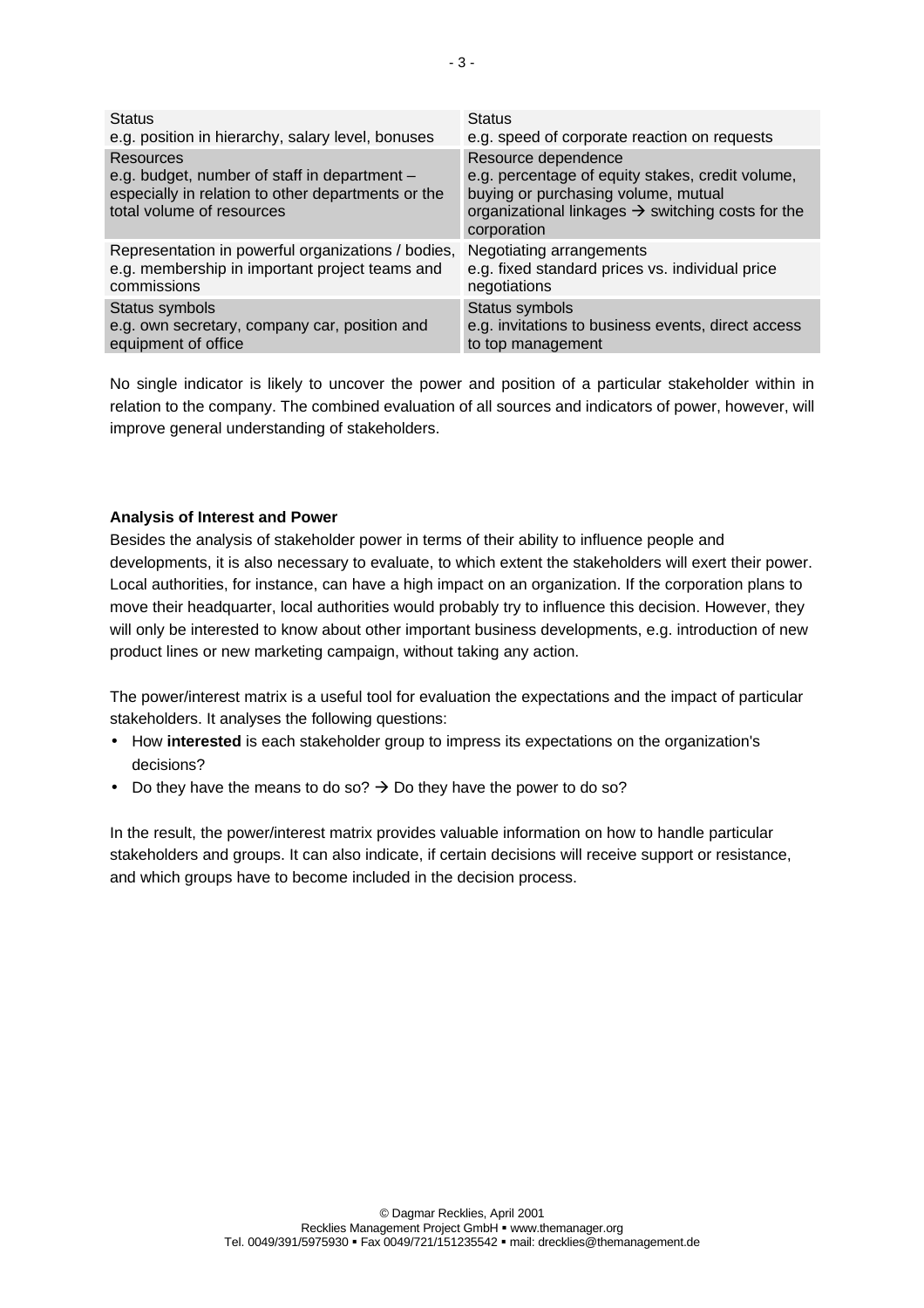

Stakeholders in **sector A** neither do not have a high own interest in corporate plans nor do they have to power to exert much impact. Organizations should keep these groups informed in the necessary extent, but should not invest too much effort into them.

Stakeholders in **Sector B** do have a high interest in the corporation and its actions. However, they have limited means to influence things. Despite their low power, such stakeholders could be valuable allies in important decisions. Therefore, Ii is advisable to keep them informed about the issues they are interested in.

The relationship with stakeholders in **sector C** could be difficult. In this group, we often find institutional investors or legislative bodies. They behave passively most of the time and show a low interest in corporate affairs. Despite that they can exert an enormous impact on the organization, e.g. when it comes to investments. It is therefore necessary to analyze potential intentions and reactions of these groups in all major developments, and to involve them according to their interests.

The most important stakeholders are those with high interests and high power, to be found in **sector D**. They have to be involved in all relevant developments.

All identified stakeholders should be grouped in this matrix. This can reveal the following insights:

- Recommendations for relationships to particular stakeholders
- Identification of supporters and opponents of a project.
- Necessary repositioning of stakeholders. (e.g. reduction of power of a major opponent from D to B; increase of interest of a powerful supporter – from c to D)
- Measures to keep stakeholders in favorable positions. (e.g. fulfillment of information needs in sector C)

To support such tactics, organizations can compare the actual stakeholder map with a more favorable one. This allows revealing deviations. It is the basis to find ways on how to reposition particular stakeholders. For instance, it is possible to influence the opinion of an important customer by involving him in early planning stages in order to find a solution that meets the needs of both parties. The power